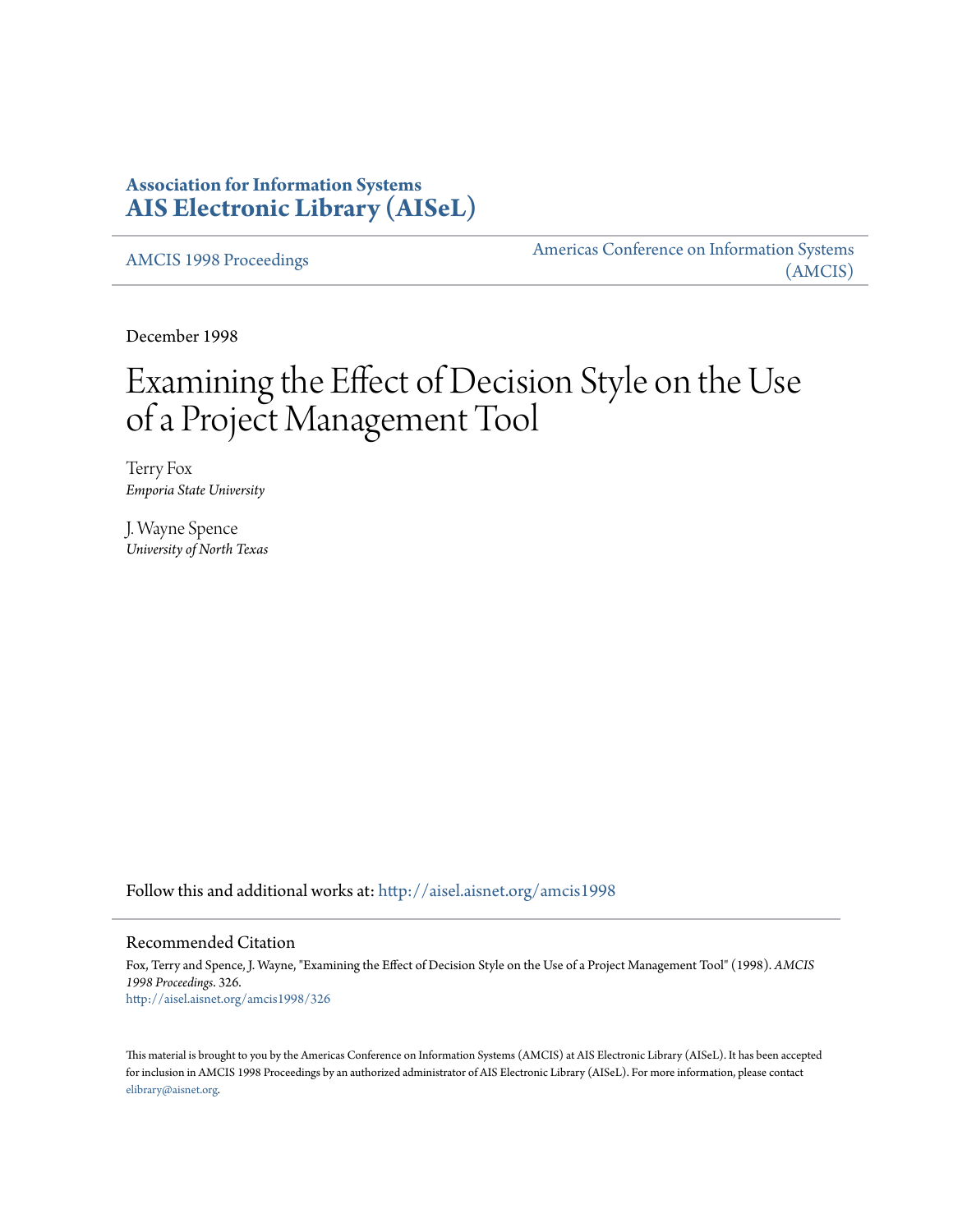# **Examining the Effect of Decision Style on the Use of a Project Management Tool**

## **Terry L. Fox**

Emporia State University

### **J. Wayne Spence**

University of North Texas

#### **Introduction**

A software development project is frequently a challenging undertaking. Managing and coordinating software development efforts can be critical to successful project completion. The literature is replete with examples of software development projects gone awry, many times as a direct result of an inability to manage the project. Effective project management is crucial to successful software development and key to effective project management is management's ability to track and control the progress of the project (Rook, 1986; Zmud, 1980). Furthermore, detailed information is required to effectively track and control the potential thousands of tasks and interdependencies of a project. What this implies is the need for, and reliance upon, computerized tools to aid in the project manager's tasks.

A recent survey by the authors indicates that there are dozens of computerized project management tools currently being used. However, the question is whether the available tools are appropriately designed to support project managers. A model of the various tasks performed by a project manager indicates that the most important aspect of project management is decision making (Rook, 1986). Thus, if it can be determined that a particular tool is designed to effectively support the project manager's decision making, one would wonder why more projects are not successfully completed. However, if it can be determined that not all project managers come from the same mold and not all project managers make decisions in the same way, then more effectively designed project management tools would be warranted. The purpose of this study was to examine the various styles of decision making possessed by project managers and what influence these styles have on the use made of a computerized project management tool.

As a result of the survey, it was determined that the most popular project management tool used today (by a substantial margin) is *Microsoft Project*. Therefore, a follow-on laboratory experiment, in a field setting, was undertaken to examine the research question of whether decision style influences a project manager's use of the project management tool, *Microsoft Project*.

#### **Methodology**

The methodology began by identifying a total of 52 project managers from seven organizations throughout Kansas, Missouri, and Oklahoma. These project managers volunteered to participate in the laboratory experiment that was conducted at their place of business, using their computers. The project managers were first asked to complete the Decision Style Inventory (DSI) (Rowe, 1981), an instrument designed to measure an individual's preferred style of decision making. The DSI has undergone extensive tests for validity, including split-half reliability testing, test-retest reliability, item analysis, correlation with other test instruments, face validity based on over 1,000 personal interviews and observations in longitudinal studies that yielded over 90 percent subject agreement with the findings (Rowe and Mason, 1987). The DSI identifies four decision styles and a subject's relative propensity towards each style. The four styles are directive, analytical, conceptual, and behavioral. The relative propensity is stated as either very dominant, dominant, backup, or least. Very briefly, a directive individual is said to focus on the "here and now", prefers specific, detailed facts, and strives toward speed, efficiency, and results in a systematic manner. An analytical individual is described as having a tendency to overanalyze a situation while searching for the best solution, and is good at detail planning. An individual possessing a propensity towards a conceptual decision style prefers more ambiguity and a broad perspective, and is said to be independent and creative. A person said to possess a behavioral decision style is much more people-oriented, prefers oral to written reports, and focuses on short-term problems (Rowe and Mason, 1987).

Following the completion of the DSI, the subjects were then asked to complete four individual activities relating to a realistic case situation (Wysocki, Beck, and Crane, 1995), each of which required the use of *Microsoft Project*. These activities, typical of situations encountered on a daily basis by project managers, are described as follows. The first activity involved the creation of an initial project plan for the case scenario, given selected information about tasks, dependencies, and resources. The second activity involved examining a project plan, further into the same case scenario, and answering questions regarding variances that had occurred. The third activity involved examining another project plan, for the same case scenario, and answering questions regarding a scope change that had occurred. Lastly, the fourth activity involved examining yet another project plan, again for the same case scenario, and again answering questions regarding the effect of a change in the end date of the project.

Using data from the experiment, the following hypotheses, stated in the null form were evaluated:

- $H1_0$ : Decision style has no impact on a project manager's performance in the use of a computerized project management tool.
- H1a<sub>0</sub>: Decision style has no impact on the *time required* to complete a project plan using a computer project management tool.